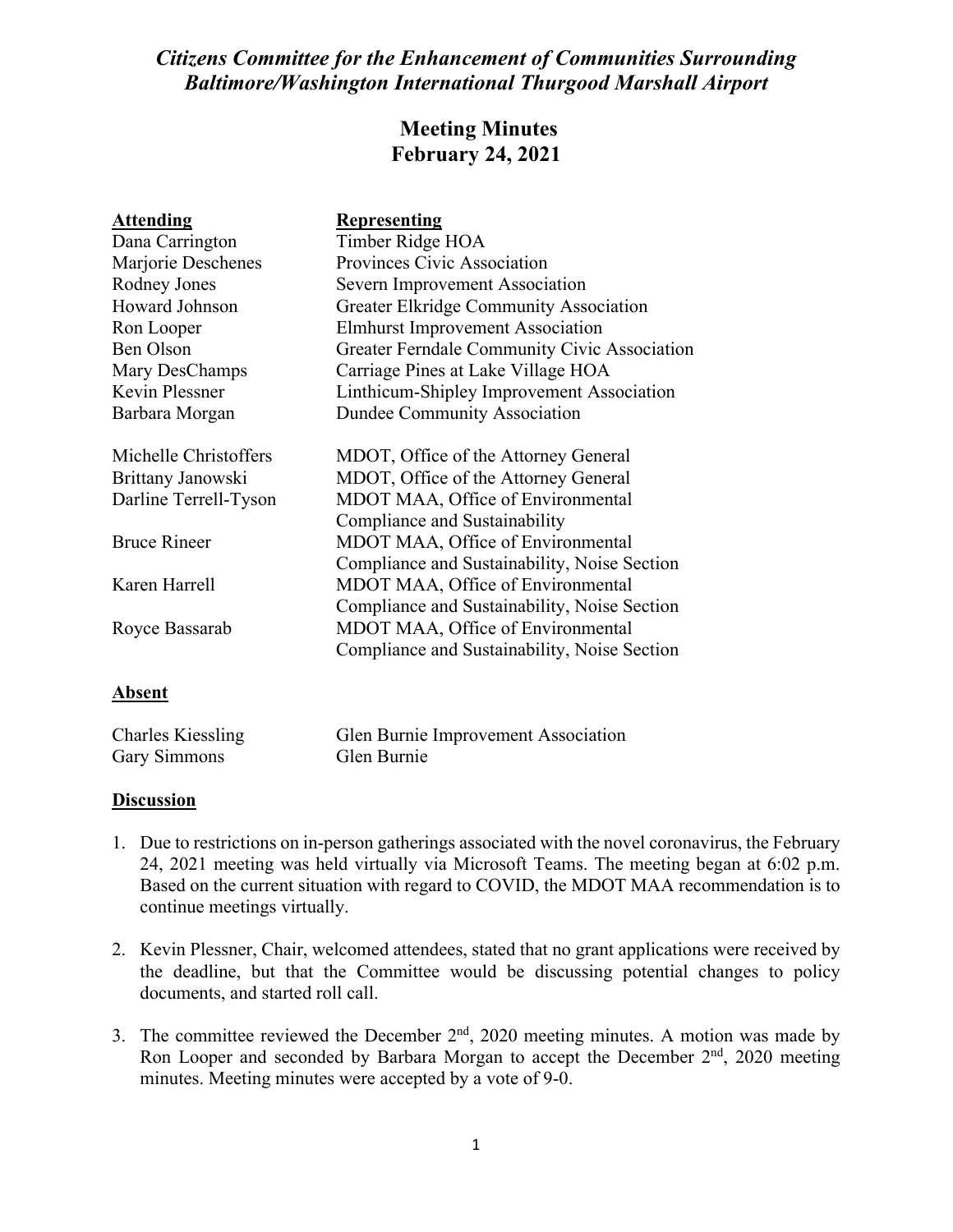## 4. Administrator's Report:

Bruce Rineer apologized for not providing the budget information prior to the meeting, and noted that, for the fiscal year so far, the Committee received no submissions in Quarter 1, four submissions in Quarter 2, and two late (and subsequently returned) applications in Quarter 3. Mr. Rineer provided the Committee an update on the budget. Mr. Plessner asked about the process of returning applications submitted via mail if they were provided late. Mr. Rineer noted that his goal is to help streamline the application process such that interested communities are not required to submit 10-12 paper copies. Mr. Looper noted that some communities may not have the technical resources to submit everything electronically, to which Mr. Rineer responded that alternate means could be provided. Mr. Plessner asked if any members had questions about the budget, and hearing none, the Committee progressed to other topics.

5. Proposed Updates to Grant Application Materials

Mr. Rineer walked the Committee through a set of proposed changes and updates to the grant application guidelines ("*Guidelines for Transportation Related Community Enhancement Grant Applications*"). Proposed MDOT MAA changes include updating references to "BWI Marshall", directing applicants to the MAA Community Relations website to view the map rather than state this is an attachment, generalizing the description of when grant applications must be received (and removing specific meeting dates), and changing the requirements for grant submission from submitting paper copies by mail to submitting electronic PDF's via a new email address [\(maaceg@bwiairport.com\)](mailto:maaceg@bwiairport.com).

In discussion, the Committee clarified that eligibility is based on the project location with respect to the 1998 Airport Noise Zone (ANZ) or within a border extending two miles outside of the ANZ, which does not change as MDOT MAA updates and subsequently certifies new ANZ studies. The Committee discussed the process for receiving and considering applications received after the deadline, which is 30 days prior to the next scheduled Committee meeting. Mr. Rineer noted that once an application is received, it needs to be routed to appropriate staff, reviewed, and submitted to Committee members with sufficient time for their review and consideration prior to the meeting. The Committee discussed the need to send late applications back to applicants for resubmission. In some cases, contractor quotes may only be good for a short window, although Mr. Plessner noted that in many cases contractors are able to extend the quote, or provide a longer duration based on the nature of the grant application and award process.

Further discussion ensued regarding the status of a late application in the subsequent quarter. The Committee discussed whether a late application should be held and subsequently considered as the first application received in the following quarter, which could unfairly penalize other communities who, rather than submit an application past the deadline, waiting until the next open application period. This could be problematic with regard to available funding. Committee members agreed that late applications should not receive first consideration in the following quarter and should be returned.

The Committee determined that additional review time was needed prior to approving the changes, and Mr. Rineer stated he would incorporate the changes the Committee identified and send out a new version for review. A meeting to discuss these potential changes was suggested